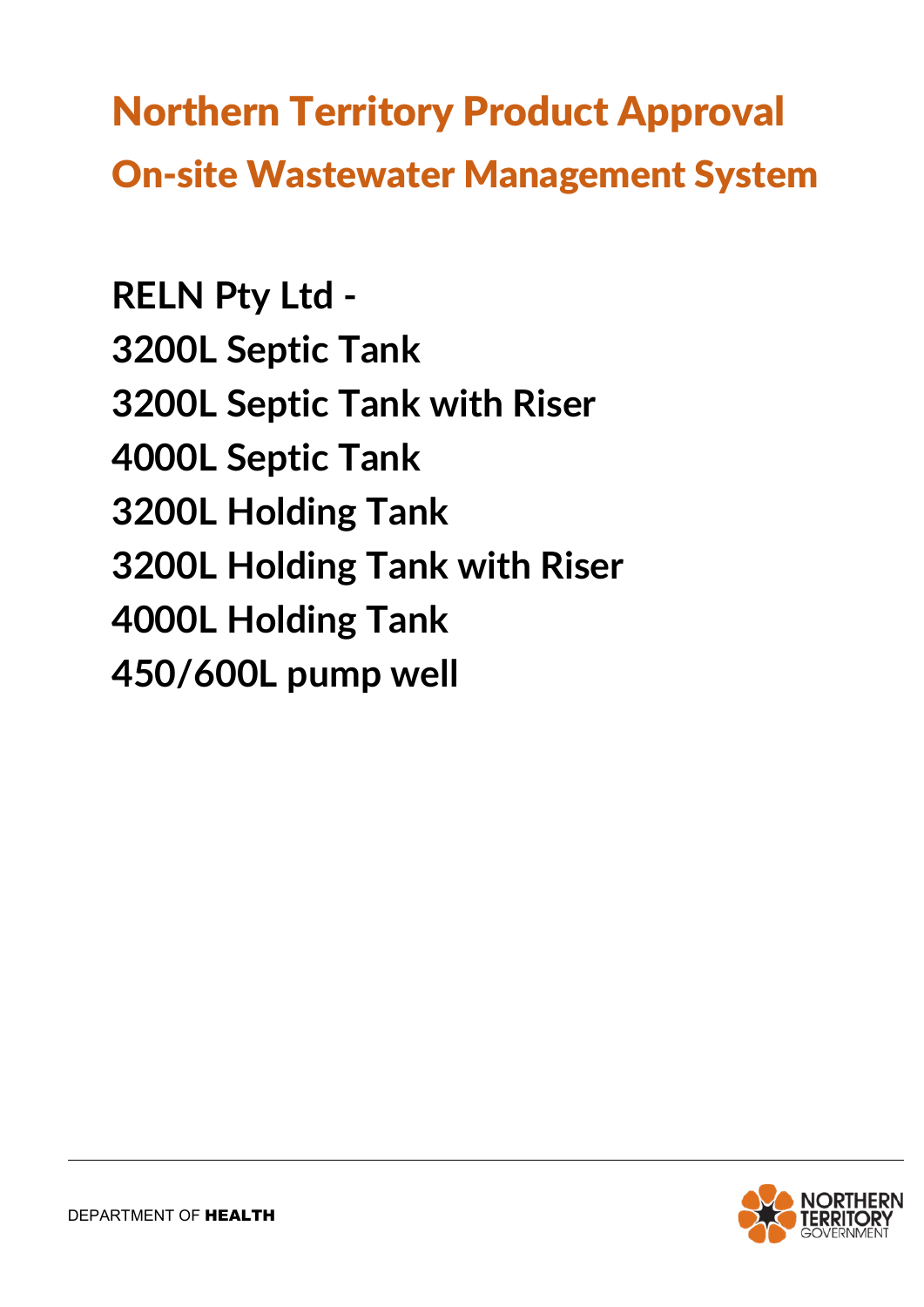# **1 Approval details**

#### 1.1 System

## 1.2 Manufacturer (Approval holder)

| Company               |                                       |                 |                                |  |  |
|-----------------------|---------------------------------------|-----------------|--------------------------------|--|--|
| <b>Name</b>           | <b>RELN Pty Ltd.</b>                  |                 |                                |  |  |
| <b>Street address</b> | 14B Williamson Rd, Ingleburn NSW 2565 |                 |                                |  |  |
| <b>Postal address</b> | PO Box 5128 Minto BC 2566             |                 |                                |  |  |
| <b>ACN</b>            | 003 197 108                           |                 |                                |  |  |
| <b>ABN</b>            | 68 003 197 108                        |                 |                                |  |  |
| <b>Contacts</b>       |                                       |                 |                                |  |  |
| <b>Name</b>           | Owen Luke                             | <b>Position</b> | Research & Development Manager |  |  |
| <b>Phone</b>          | 02 9605 9999                          | <b>Email</b>    | owenluke@reln.com.au           |  |  |
| Website               | www.reln.com.au                       |                 |                                |  |  |

#### 1.3 Approval number and expiry

| <b>Approval No.</b>  | 2022/4288EH    |
|----------------------|----------------|
| <b>HPRM File No.</b> | EFILE2022/5203 |
| <b>Approval date</b> | 10/02/2022     |
| <b>Expiry date</b>   | 10/02/2027     |

#### 1.4 Issuing authority

| Agency         | NT Health                             |
|----------------|---------------------------------------|
| <b>Address</b> | PO Box 40596, Casuarina NT 0811       |
| <b>Phone</b>   | (08) 8922 7152                        |
| <b>Email</b>   | envirohealth@nt.gov.au                |
| Website        | www.nt.gov.au (wastewater management) |

## 1.5 Issuing authority's approval\*

| <b>Approved</b>                                              | Date: 07/03/2022    |  |  |
|--------------------------------------------------------------|---------------------|--|--|
| <b>Tracy Ward</b>                                            | Signature:          |  |  |
| Director Environmental Health,<br>Public Health Directorate, | Digitally signed by |  |  |
| <b>Public Health and Clinical Excellence</b>                 | <b>Tracy Ward</b>   |  |  |
| <b>Division</b>                                              | Date: 2022.03.07    |  |  |
| NT Health                                                    | 09:19:48 +09'30'    |  |  |

\* *This approval is issued under Part 6 – Wastewater Management, Division 4 – "Product approval for on-site wastewater management system" of the Public and Environmental Health Regulations*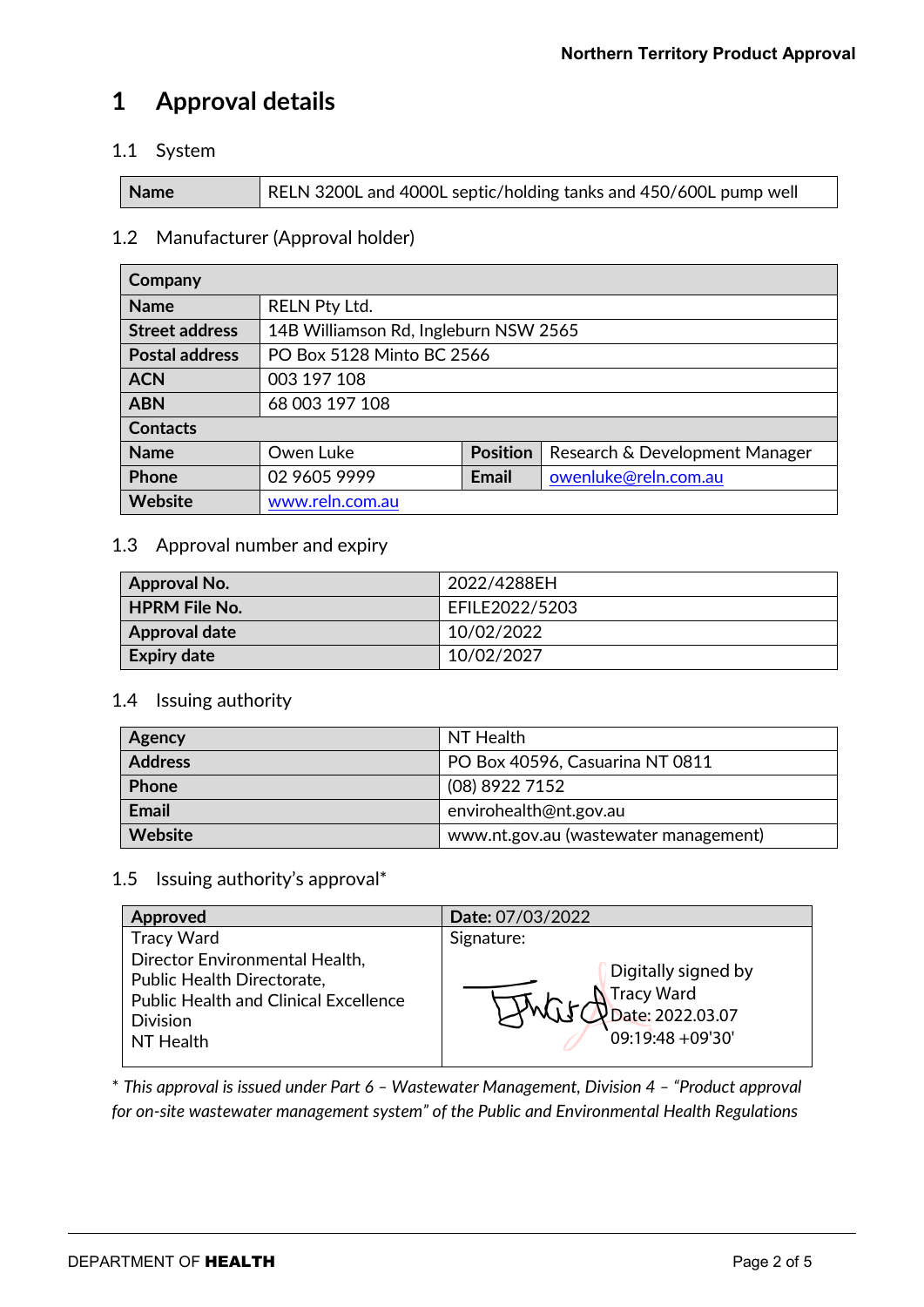## 1.6 System detail

1.6.1 The approved system comprises vertical axis cylindrical injection moulded polypropylene 3200L and 4000L septic/holding tanks and vertical axis cylindrical rotomoulded polyethylene 450/600L pump wells.

#### 1.7 Product approval documentation

The following documents are referenced as part of this product approval:

| <b>Document</b>                                                                                                                                                                            | <b>Document</b><br>date              |
|--------------------------------------------------------------------------------------------------------------------------------------------------------------------------------------------|--------------------------------------|
| Application for product approval of an on-site wastewater management                                                                                                                       | 21/02/2022                           |
| Certificate of Conformity No. AMI 1651 ISO Type 5 - certifying the Reln<br>system has been evaluated to AS/NZS 1546.1:2008 - On-site domestic<br>wastewater treatment units - Septic Tanks | 14/11/2017<br>Expiry -<br>14/11/2022 |
| Cover letter - Reln Septic Holding Tanks - Approval renewal application                                                                                                                    | 21/02/2022                           |
| Septic tank drawings 1a -1f $-$ 3200L & 4000L tanks and 450/600L pump<br>well                                                                                                              | 12/11/2004 &<br>15/10/2010           |
| Certificate of registration granted to RELN Pty Ltd - No. AMI-QM-78017 -<br>ISO9001:2015 - Quality Management Systems                                                                      | 8/04/2021<br>Expiry -<br>8/07/2023   |
| Septic Tank Labels                                                                                                                                                                         | Not dated                            |
| Septic Tank & Holding Tank Installation Guide (Instruction booklet)                                                                                                                        | Not dated                            |
| Pump well installation guide                                                                                                                                                               | Not dated                            |
| Reln Septic and Holding Tank Warranty Card (15 years warranty)                                                                                                                             | Not dated                            |
| Receiver of Territory Monies - Receipt No. 6812407952                                                                                                                                      | 08/02/2022                           |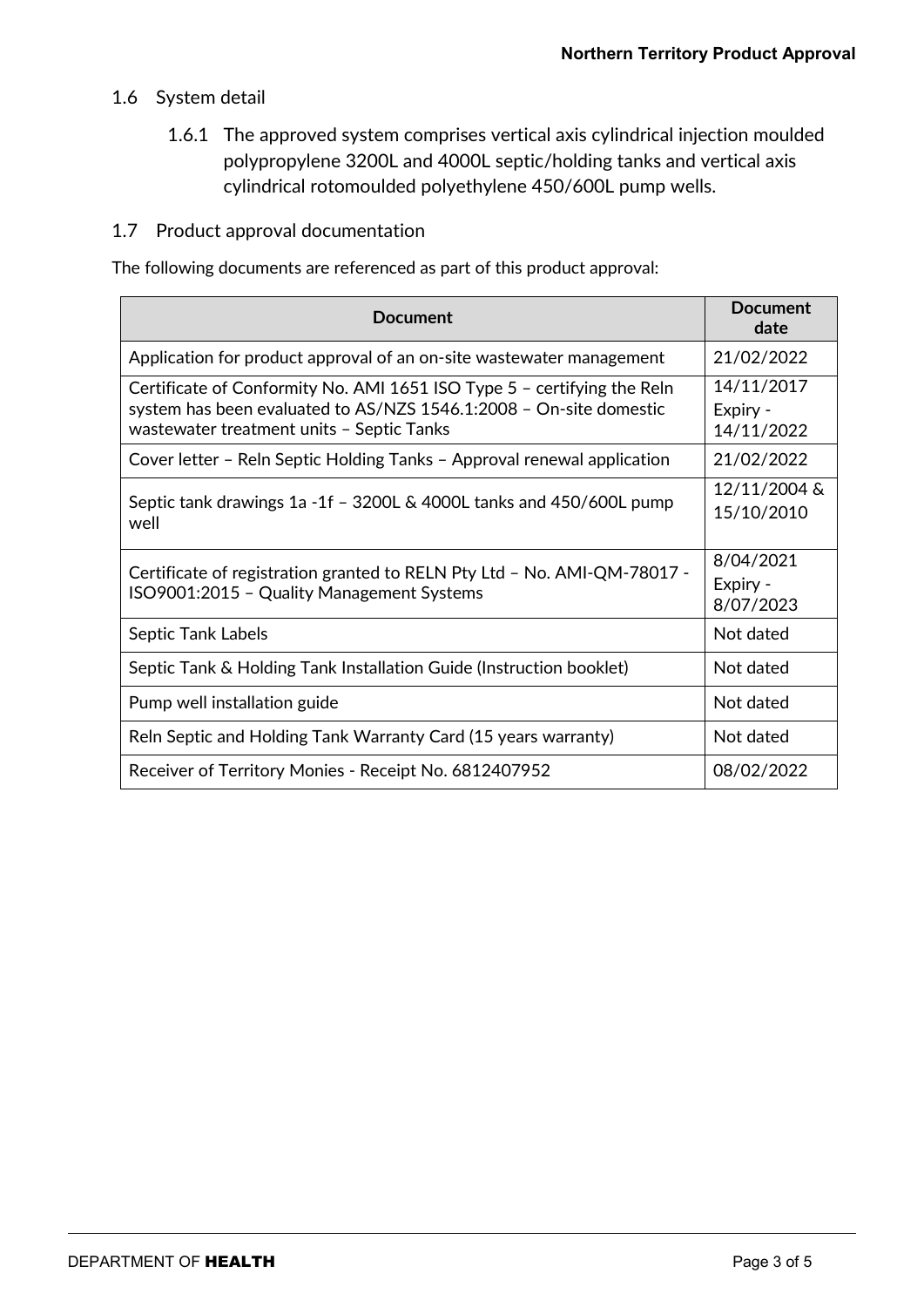## **2 General conditions**

- 2.1 The system is manufactured by Reln Pty Ltd ("the manufacturer") and shall be constructed, supplied, installed, commissioned, operated and maintained in accordance with:
	- 2.1.1 The plans and specifications as submitted
	- 2.1.2 Code of Practice for Product Approval of On-site Wastewater Management Systems
	- 2.1.3 Code of Practice for On-site Wastewater Management
	- 2.1.4 All relevant standards and codes
	- 2.1.5 Conditions of this approval.
- 2.2 The manufacturer shall provide the following information to the owner or occupier of the premise at which the system is located:
	- 2.2.1 Copies of the Installation Manual for the system.
	- 2.2.2 Any additional operation and maintenance instructions associated with the system including a copy of the section of this approval titled 'installation, operation and maintenance'.
- 2.3 The manufacturer is responsible for ensuring compliance with conditions of this product approval.
- 2.4 This product approval is not transferable without the prior approval of NT Health.
- 2.5 If any modifications are proposed for the system that alters its design, as outlined in the design documentation referenced in this product approval, the approval holder is required to advise NT Health in writing and apply for an application to vary this product approval.
- 2.6 If at any time it is determined by NT Health that it cannot be demonstrated that the conditions of this approval are being maintained NT Health may provide direction to the manufacturer to undertake actions to comply.
- 2.7 Direction under the previous clause of this product approval may include modifying current conditions, additional conditions or suspending or cancelling this product approval.
- 2.8 NT Health, by written notice, may cancel this product approval and require the repair, replacement, rectification, alteration of the system or part thereof:
	- 2.8.1 Should the system or component thereof no longer be manufactured or available for purchase; or
	- 2.8.2 If the system is defective and not able to perform the function for which the approval is issued; or